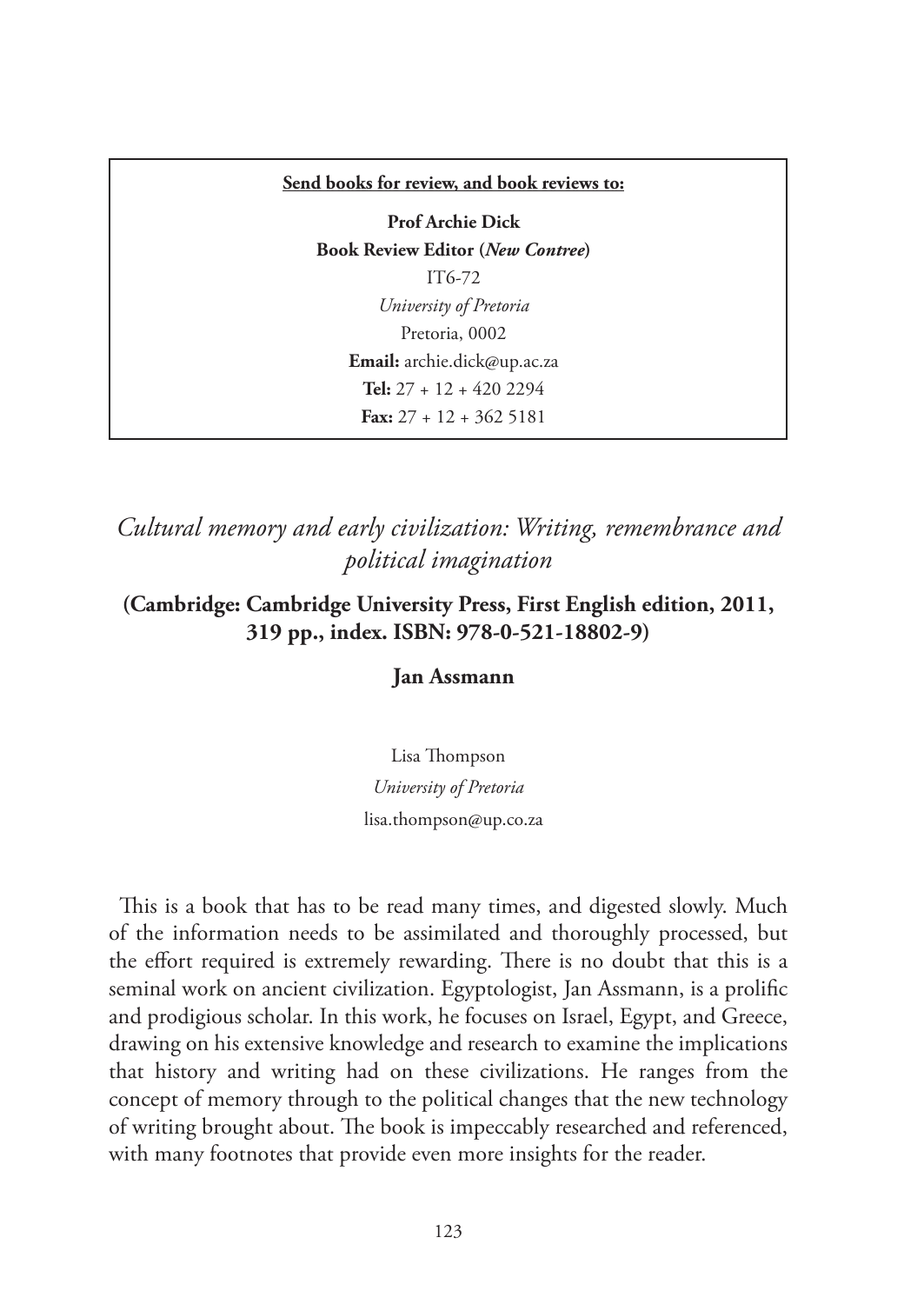The book is divided into two parts, the first being the contextualisation or theoretical framework of the topic, and the second being case studies used to illustrate the theoretical framework. The depth of information provided in the first part of the book lays an excellent foundation for the case studies.

Assmann emphasizes the relationship between memory and culture, and argues that the two are closely intertwined. In the first part of the book, he sets out to describe and discuss the relationship between the two. He identifies early civilisations and shows how the approach to their histories governed the manner in which citizens perceived society at the time, as well as the rest of the world did once the information became part of "Western Civilization". He notes that "memory culture is universal" (p.16) but that differing approaches to memory define societies. In other words, the significance of the past in human consciousness is vital to all societies, but different cultures deal with documentation and preservation in such a way that cultural identity is defined and maintained.

Assmann explores the concepts of collective memory in depth and provides insights that assist the reader in making sense of the current social context. He uses Maurice Halbwachs' concept of "memoire collective" (p. 21) to explain and illustrate his message, but does not hesitate to disagree with some of his ideas. He believes that although his work was ground-breaking, there are flaws that can be recognised only once an appropriate period has passed. An important aspect that he examines is the difference between history and mythology in the context of religious practice. The long-term consequences of this differentiation enables the reader to gain insights into the impact of secularisation in the modern world.

He distils from Halbwachs' framework an approach that he calls "socioconstructivist" (p. 33), which is more accessible in the  $21<sup>st</sup>$  Century. He also differentiates between "communicated" and "cultural" memory using a table to contrast and contextualise the concepts, making them more readily understandable. He then moves on to written culture, the development of writing, and how societies' attitudes to writing governed the way in which they developed. Cultural continuity depends on the written word (script), whose nature governed the manner in which societies changed. The Egyptian hieroglyphics, which are both text and image, provide a radically different representation of the written word from the Greek alphabet, which depends solely on letters that are used to create words and meaning.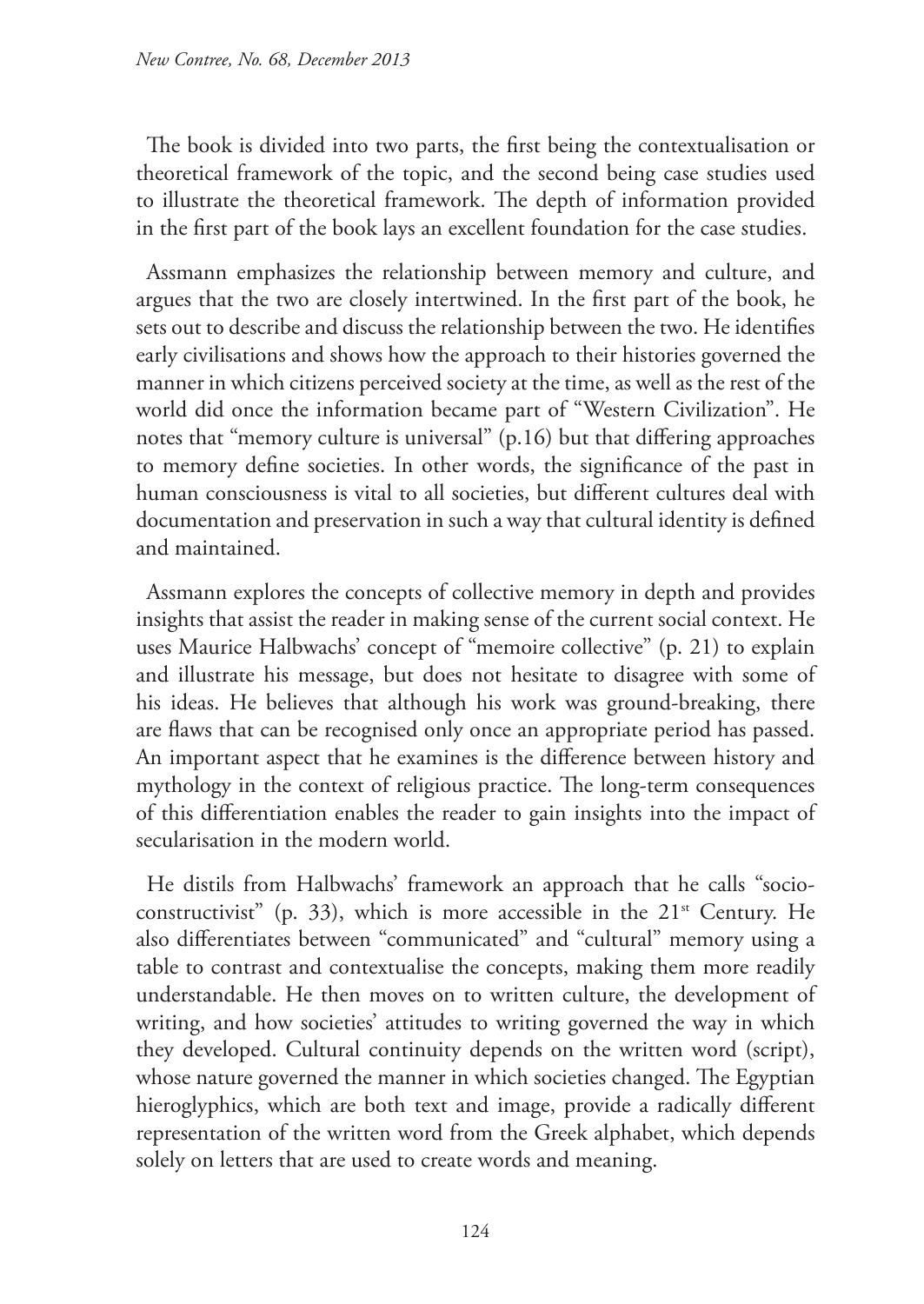These insights explain how and why cultures and their different forms of writing and communication produced differences in societies' selfunderstanding. Attitudes to writing and communicated information, namely "canon" and "interpretation" (p. 78) influenced the ways in which civilizations developed. The political complexities of these civilizations are explained in detail to identify profound differences in their approach to government.

In the second part of the book, Assmann successfully uses case studies to inform and illustrate these ideas. He starts with Ancient Egypt where his knowledge and expertise is obvious. At times, the content can be rather dense and more than one reading is required. Nonetheless, the facts are informative and capture the imagination.

The next case study is that of Israel, where the tension between canonisation and interpretation is extended. The point that culture is maintained through strict adherence to the biblical text as well as self-imposed isolation of the group is not new, but is presented in a manner that provides the reader with insights into the nature of religion. The third case differentiates between the spirit and the letter of the law. This led to more flexibility in society, but also strengthens the case for individual difference as a new dimension of "humanness". These ideas pave the way for the fourth case study, which addresses the development of Greek philosophy and government. While this is more familiar territory, it still challenges the reader to reassess many ideas and clichés.

In each chapter there are diagrams that prove very useful in making the complex ideas more accessible. There are also a number of helpful summaries in the book that keep track of the multifaceted concepts. This is a work that I would highly recommend to any person interested in the history of humanity, both spiritual and secular, as it takes one on an extremely interesting journey into the past from which parallels with modern society can be drawn.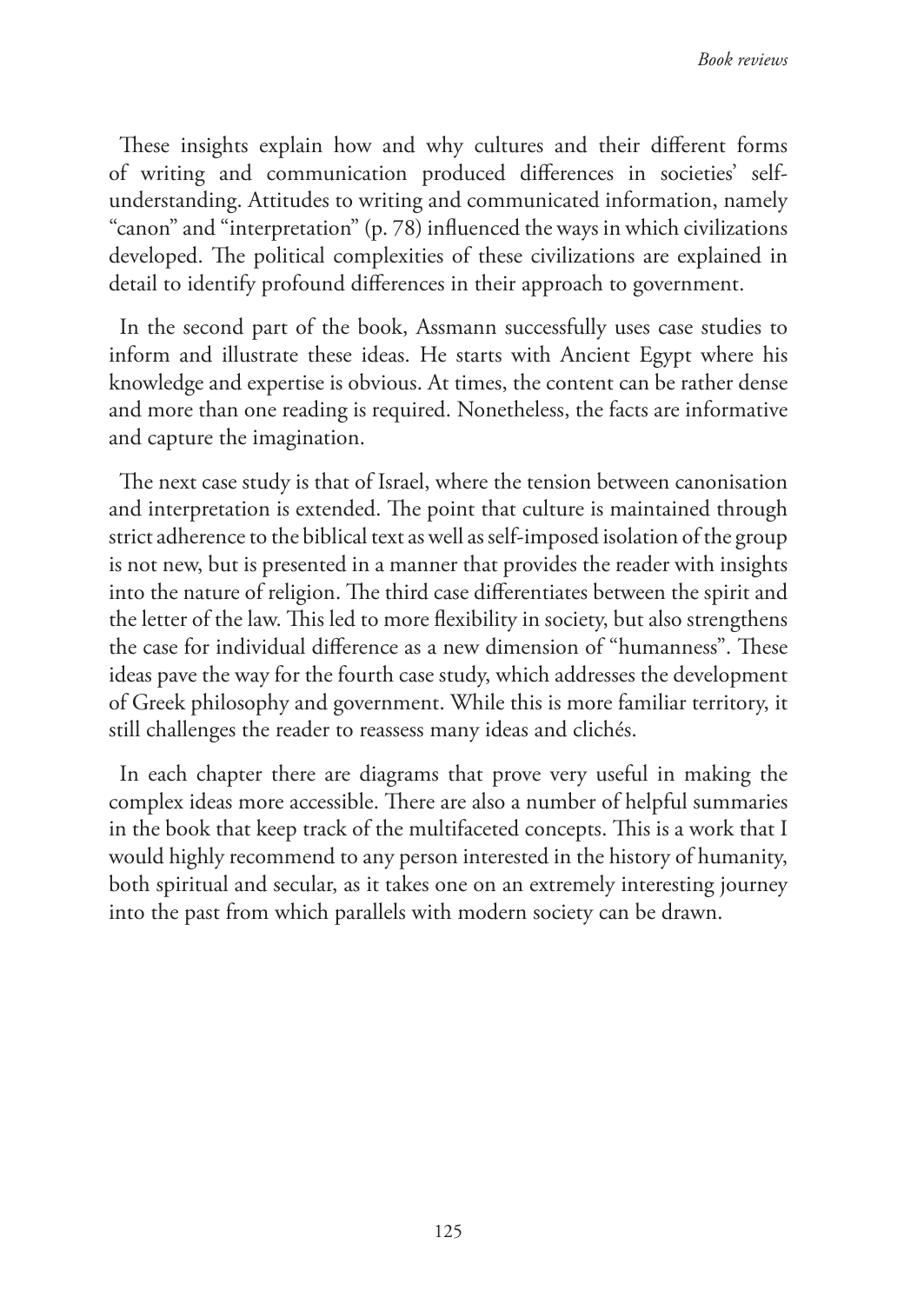## *Portrait of a Slave Society: The Cape of Good Hope, 1717-1795*

## **(Pretoria: Protea Book House, 2012, 1, 339 pp., illus., index, bibliography. ISBN: 978-1-86919-749-0)**

#### **Karel Schoeman**

## Michael Reidy *Independant Scholar* michael.charles.reidy@gmail.com

Karel Schoeman's *Early Slavery at the Cape of Good Hope, 1652-1717*  (hereafter, *Early Slavery*) was published in 2007. This was followed by *Portrait of a Slave Society: The Cape of Good Hope, 1717-1795* (hereafter, *Portrait of a Slave Society*) in 2012. Schoeman states in his foreword to *Early Slavery*: "Awareness of and interest in slavery at the Cape Colony is steadily increasing, but most of the work that has been done on this subject is in Dutch or Afrikaans, and there are only five general surveys in English,<sup>1</sup> of which the most accessible to the general reader, *Those in Bondage* by Victor de Kock, was published in 1950." This is a slight sneer to all those who came after de Kock, who is regarded as an anecdotalist and is often criticised for his use of unreferenced material. Nevertheless, Schoeman's diligent study credits, especially in his endnotes, Anna Böeseken's *Slaves and Freeblacks* (1977), Robert Ross's *Cape of Torments* (1983), Nigel Worden's *Slavery in Dutch South Africa* (1985) and Robert Shell's *Children of Bondage* (1994). *Portrait of a Slave Society* also makes pertinent references to the secondary works of Wayne Dooling, Gerald Groenewald, Hans Friedrich Heese, Suzanne Newton-King and Nigel Penn, among others.

The structure of *Portrait of a Slave Society* is similar to *Early Slavery*. The opening chapters of *Portrait of a Slave Society* situate 18<sup>th</sup> century Cape slave society within the colonial "world" of the *Vereenigde Oost-Indische Compagnie*  (VOC). Schoeman makes appropriate comparisons in the opening two chapters between the Cape, the VOC's Batavian headquarters, Ceylon, India and the *Vereenigde West Indische Compagnie's* (VWIC) possession in Surinam.

<sup>1</sup> It would be fair to say that the more comprehensive and academically sound works on slavery during the Dutch era are, in fact, written in English. The primary records are almost exclusively in Dutch.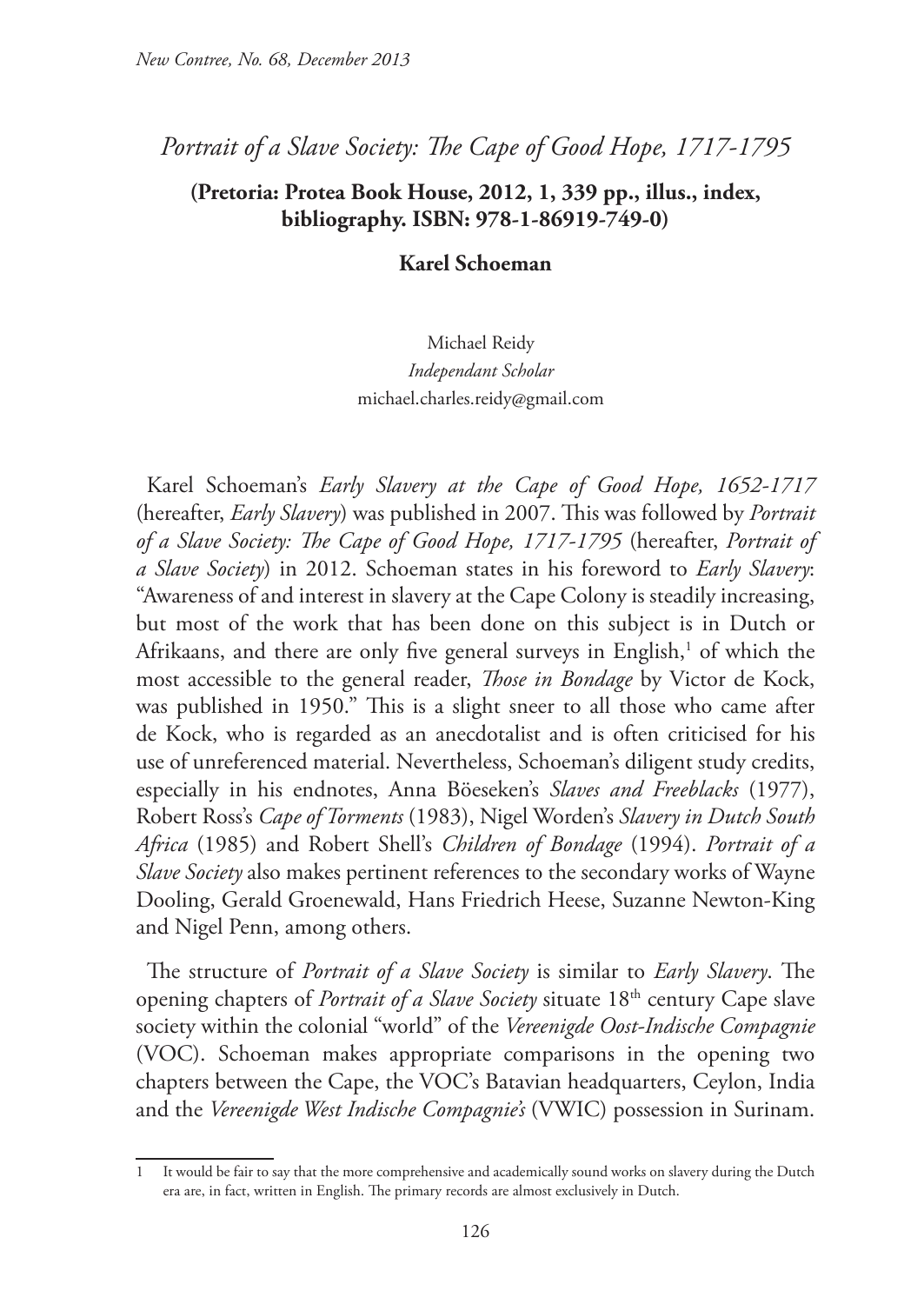He describes the separation of VOC and VWIC's trading interest, which turned the Cape authorities to Madagascar and the East for its supply of slaves in the latter part of the  $17<sup>th</sup>$  century. Schoeman devotes lengthy chapters on slavery in Table Valley (present day Cape Town), the Stellenbosch and Drakenstein districts, the Boland and the colony's eastern frontier. He explores various themes of slavery including work, violence, sexuality and resistance within his geographical framework. Each theme is generally discussed in a linear timeframe roughly ranging from 1717 to 1795, with discussions of the periods before 1717 and after 1795. Schoeman would have avoided repetition had he structured his chapters thematically, like Nigel Worden did in *Slavery in Dutch South Africa*, than repeat his themes (of violence, sexuality, slave occupations etc.) with every geographical area under discussion. Schoeman explains his preference for thematic discussion on page 513: "Just as the eighteenth century was no static period, neither was the world of Cape slaves during these hundred years, even though historians of slavery are inclined to treat the entire time from 1652 to 1795 as a solid, immovable wedge labelled 'slavery'." Which historians are guilty of this? We are not told. Schoeman definitely has a preference for the period after 1750. The chapters on urban and rural slavery are followed by three slave biographies and the final chapter, "The turning point," looks at changing attitudes towards the institution of slavery by slaves and slave owners at the end of the  $18<sup>th</sup>$  and early  $19<sup>th</sup>$  centuries.

Sir John Barrow completed *Sketches of the Political and Commercial History*  of the Cape of Good Hope, on behalf of George, 1<sup>st</sup> Earl Macartney, in advance of the first British Occupation of the Cape, on 17 December 1796.<sup>2</sup> English versions of the writings of OF Mentzel, JS Stavorinus, CP Thunberg and François Le Vaillant were made available to Barrow as well as dispatches on Cape affairs "received by Mr Dundas." Macartney's comments are pencilled in the margins. *Portrait of a Slave Society* reminds me of Barrow's fact-finding tract. Barrow's matter-of-fact report contains figures for grain production and population, as well as descriptions of slavery at the Cape. Unlike Barrow's more general survey, Schoeman focuses exclusively on slavery. Schoeman makes a concerted effort to represent the voiceless slaves whose sketchy biographies appear between the lines of the archival record and the writings of European travellers. *Portrait of a Slave Society* makes a significant contribution to the literature on Cape slavery by re-drawing our attention to important primary sources like the *Resolusies*, the probate inventories and the criminal trials of

<sup>2</sup> This report, BL MS 61, is housed in the Oppenheimer Collection at the Brenthurst Library in Parktown, Johannesburg.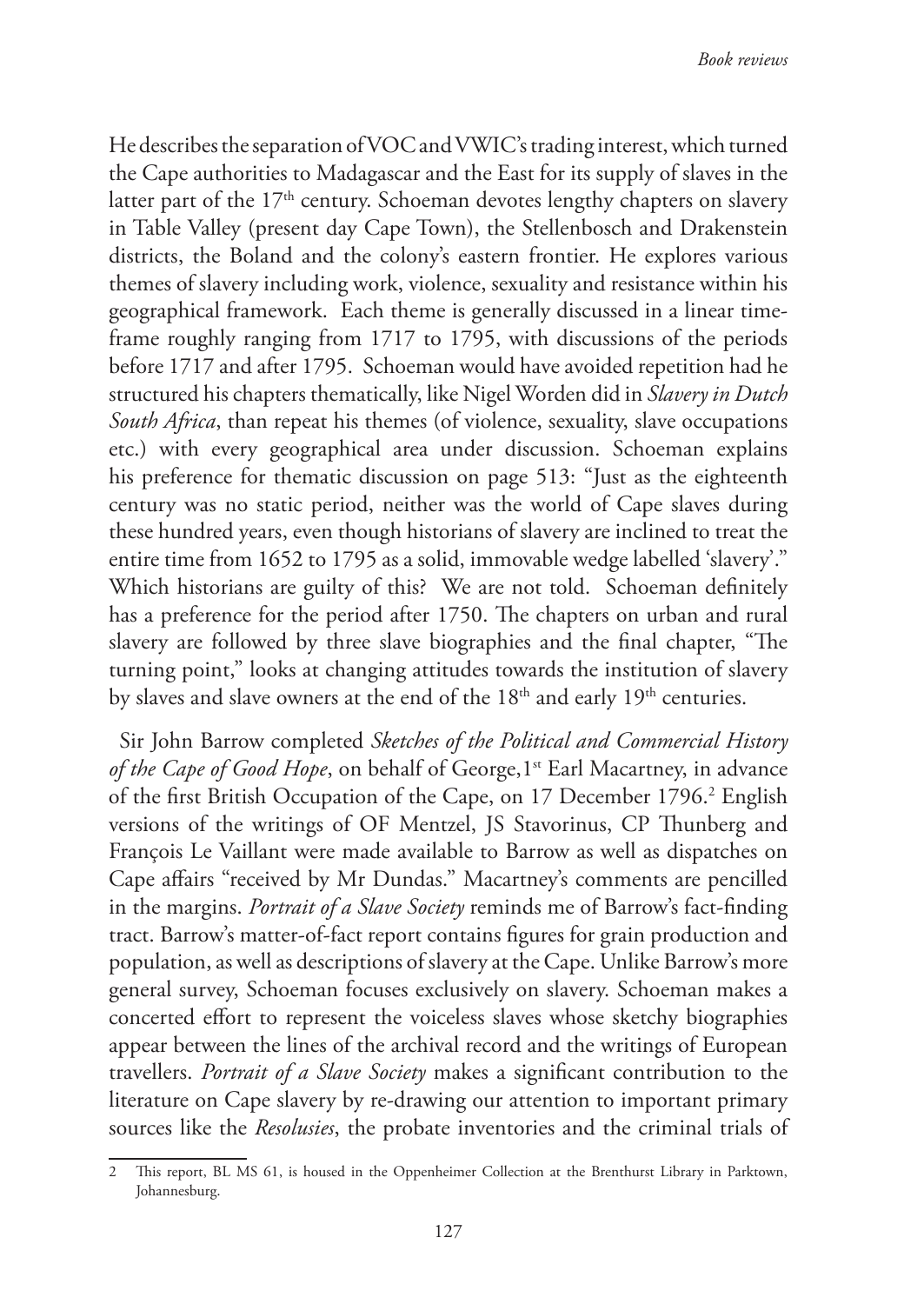*Trials of Slavery*. Schoeman's survey of the secondary literature is good and his scholarship is also up to date.

Many of the introductory paragraphs of chapters, for example that of the freeburghers, are written with the panache of a novelist, adding to the readability of this *magnum opus*. Schoeman's knowledge of Cape history is deep and his attention to detail is impressive. His indexes, which he has generously placed in the public domain, are legendary. While his footnotes acknowledge his sources, they do not always convey the extent to which he is dependent on the works of other historians. *Portrait of a Slave Society* is punctuated with insightful and delightful observations on Dutch words and their use in Cape colonial society (Schoeman has compiled an impressive lexicon of 17<sup>th</sup> and 18<sup>th</sup> century Dutch words and phrases). Schoeman's discussions on the *mandoors* ("slave overseers", p. 195), *knechten* (hired white labourers, p. 662) and the meaning of the word *cagies* comes to mind (p. 622)*.*  His discussion of *vangeld* ("catching money"), *slotgeld* ("imprisoning money") and *losgeld* ("release money") further attests to the depth of his lexicographic skills and knowledge (p. 559). For instance, he discusses the origins of the word *amok*—its use in historical sources and also its use in the *Woordeboek der Nederlandsche taal* (p. 983). Schoeman's knowledge of Dutch is supported by his fluency in German and French—permitting him *entrée* into the original writings of contemporaries like F Le Vaillant and OF Mentzel.

Schoeman draws from a wide range of sources, particularly the published *Resolusies* of the Council of Policy (the council that governed the Cape for most of the VOC rule), the published *Plakkaatboeken* (Dutch colonial proclamations), the probate inventories (inventories of deceased estates now published electronically) and the published writings of contemporary writers (e.g. O.F. Mentzel, Carl Peter Thunberg, Baron Carl Friedrich von Wurmb, Willem Stephanus van Ryneveldt and Lady Anne Barnard). *Portrait of a Slave Society* is well-researched and immaculately referenced. Most of Schoeman's primary sources have been published online or in book form. As a senior librarian in the old South African Library,<sup>3</sup> he would be most familiar with this formidable literature. His piecing together of disparate published primary sources into a fairly coherent narrative is welcome—especially for the uninformed reader. His creative use of the published *Resolusies* stands out in reference to passing French slave traffic during the latter part of the 18<sup>th</sup> century. His use of the published probate inventories and Worden and

<sup>3</sup> Now the National Library of South Africa (Cape Town Campus).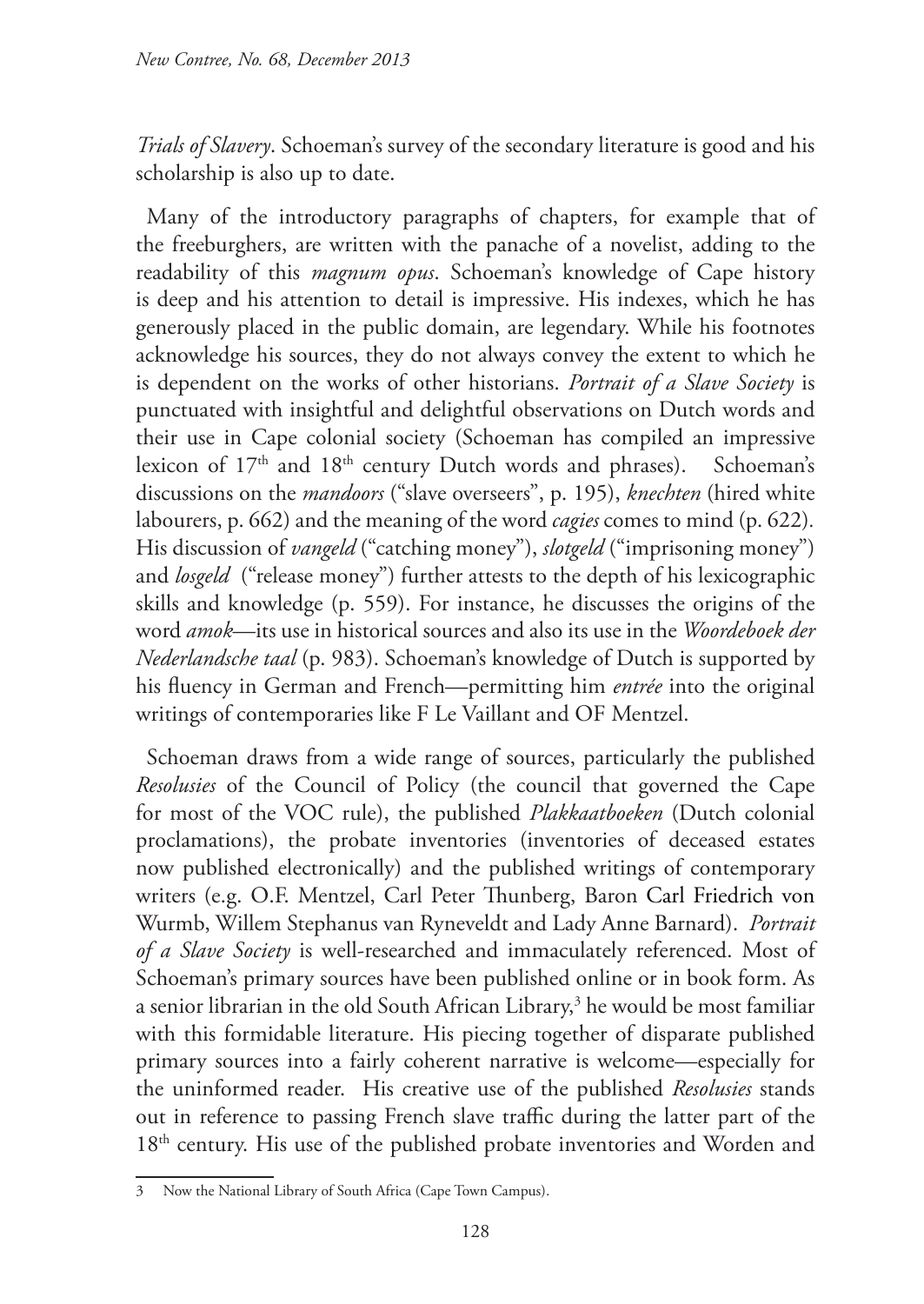Groenewald's *Trials of Slavery*, apart from shedding light on the remoter regions of the colony, does little more than embellish the arguments and selections of the existing secondary literature. *Portrait of a Slave Society* is valuable as an anecdotal compendium of slave life at the Cape during the 18<sup>th</sup> century but his use of unpublished sources is disappointing (See graphic below).



*Portrait of a Slave Society* is a lengthy commentary on slavery in the Cape during the 18<sup>th</sup> century. Schoeman's biographies of the VOC slave traders or *kommiesies*—Hans Harmz, Cornelis Andriesz, FG Holtzappel, Constant van Nuldt Onkruijdt, Dirk Westerhoff, GF Goetz, Nicolaas Leij, Oloff Leij, and Francois Renier Duminy—are revealing. More so, because the slave trading activities of these individuals are conveniently omitted from their entries in the *Dictionaries of South African Biography*. Schoeman describes several Company-sponsored slave voyages in *Early Slavery*, *e.g.* the *Voorhout*  (1676 and 1677), then writes: "It is not necessary to dwell on these individual expeditions, though that of the *Eemland* in 1682 deserves more than passing attention *because of the fact that a revolt broke out amongst the slaves on board*" [my emphasis].<sup>4</sup> More could be said about these voyages. There are over twenty logbooks for Company-sponsored slave voyages between 1674 and

<sup>4</sup> *Early Slavery*, p. 118.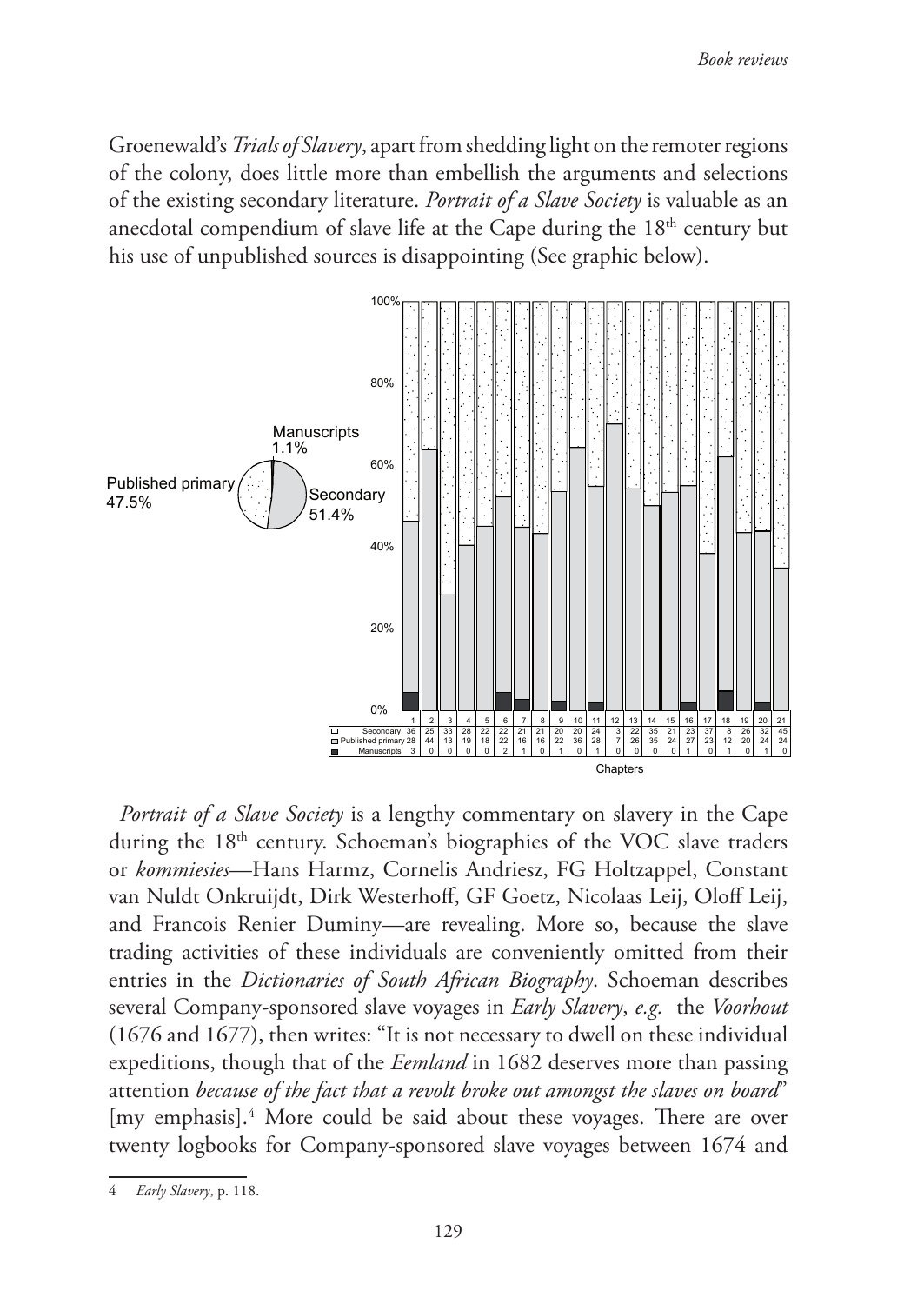1785 at the National Archives in Cape Town and the Nationaal Archief in the Hague. Nearly two thirds of the logbooks remain, constituting a uniform and comprehensive source for the history of VOC slave trading between the Cape and Madagascar (and, to a lesser degree, the east coast of Africa). Though Schoeman makes only fleeting reference to these logbooks in *Early Slavery*, their omission does not disturb the flow of his narrative. Schoeman pays more attention to the VOC's slave voyages during the latter part of the  $18<sup>th</sup>$  century in *Portrait of a Slave Society.* He highlights Hemmy's three voyages on the *Brak*  in 1740, 1741 and 1742 (pp. 127-31) and a later voyage on the *Zon* in 1775, fully edited by Robert Ross. Descriptions of the Cape-Madagascar slave trade are provided through the voyages of the *Leidsman* (1715), *Schuilenberg* (1756), *Zon* (1769), and *Snelheid* (1773). Schoeman's descriptions of these voyages is not as self-contained as Armstrong and Westra's work on the *Leidsman's*  logbooks*.* The VOC logbooks, however, only deal with the Company's slave trade to the Lodge. There is no systematic discussion of the slave trade from returning India ships, particularly from foreign nations. This chapter would have benefitted from a graph or a table showing how the sources are tied together.

The concerns of senior VOC official Egbertus Bergh and Secunde J.J. Rhenius's report to the Heeren XVII (1789) concerning the profiteering of the Company's slave traders is a welcome addition to the history of slave importation in the last years of VOC rule (pp. 154-6). Schoeman's description of the VOC's 1767 ban on the importation of eastern slaves to the Cape elaborates on the existing literature. His later explanation of the ban should not have been repeated on pages 894-95, but included in his earlier discussion on the subject from pages 282-87. Schoeman recognises the potential of the *Resolusies* as an historical source in his description of passing French slave traffic at the Cape in the 1770s. His description of the disembarkation and victualling of slaves from *Le Jardiniere* in 1774 is a good example of this. Schoeman's explanation of VOC Commissioners SC Nederburgh and SH Frijkenius's reforms of 1791 fleshes out Worden and Armstrong's curt observations in their chapter "The slaves" in Elphick and Giliomee's *The Shaping of South African Society*. The Commissioners visited the Cape to determine the extent of the Cape's financial woes and to apply fiscal reforms where they could. Again, Schoeman could have described these "drastic economies" in isolation, rather than scatter them throughout *Portrait of a Slave Society* (pp. 241, 248, 260, and 1044). On page 313, Schoeman describes the connection between the Commissioners reforms and the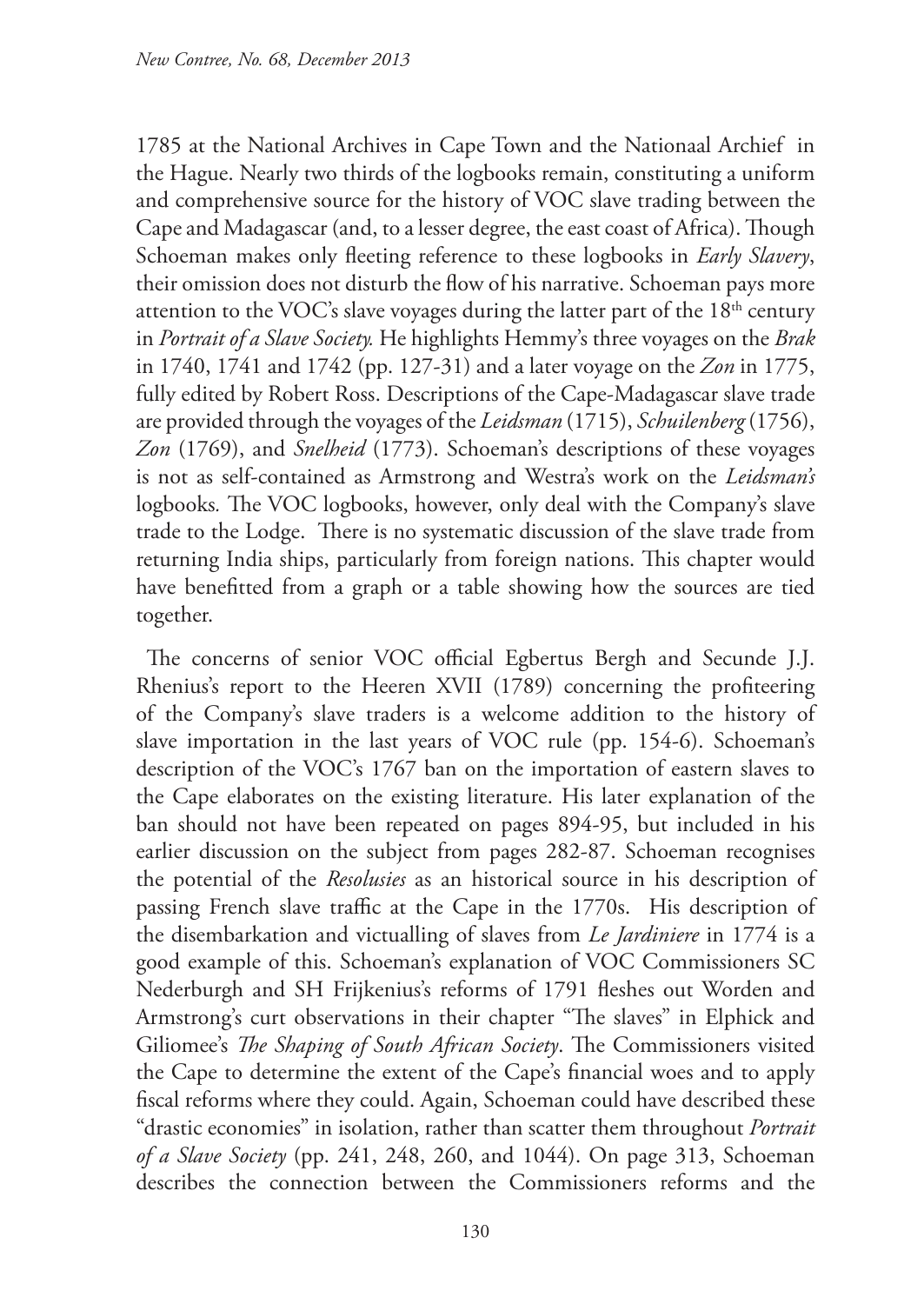Council of Policy's endorsement of private slave trading in some detail with his discussion of the *Dankbare Afrikaan* (1793) and the *Eliza* (1795). These spotlighted episodes are useful, of course, but one hankers after an overview.

Schoeman's description of slave auctions, based largely on secondary literature, in Chapter 15, is easy to follow. He makes the valid point that auctions of large numbers of slaves only began to take place during the 1780s, which is suggestive of a change in the internal slave market during the rise in French slave traffic that took place after the privatisation of French maritime trade in 1769. Chapter 19—detailing the coercion of the Khoe into unfree labour during the 1770s and the introduction of so-called *bastaard* apprenticeship in 1775—is more balanced in its use of case studies. Schoeman makes several references to Viljoen's work on the subject, but does not say much about Candy Malherbe's writings or other writings on the *inboekstelsel* system. *Portrait of a Slave Society* would be an easier read if more of its chapters were structured like this.

Schoeman could have dealt with the labour shortage of 1797, given his wide reading of secondary writings (p. 710). A uniform and systematic chapter on slave violence would be easier to follow than the plethora of similar incidents we are presented with in the different geographic locations of the colony (*e.g.* the breaking of slaves on the cross on page 109). Chapter 11, "The Table Valley: The Slaves and Their Leisure" is inappropriately titled, since it deals more with the subculture of slave drunkenness, crime and violence than "leisure." Most of Schoeman's key themes—violence, the voicelessness of slaves in Cape society and the development of racial consciousness—are not analysed with academic rigour despite an impressive secondary literature.

The section describing the VOC's trading outpost at Delagoa Bay from 1721 to 1731, structured around Dan Sleigh's research in *Die buiteposte: VOC-buiteposte onder Kaapse bestuur, 1652-1795*, is lucid and engaging. So too is his use, on page 938, of the *plakkaaten* (Dutch colonial laws). The VOC administrative hierarchy, from lowly *veldkornetten* to Governor, is well explained by Schoeman, though his descriptions of the Fiscal's role and responsibilities in relation to slaves are unnecessarily repetitive (pp. 230, 232, 238, 476-77, and 941).

These functions would have been better described when the Fiscal W.S. van Ryneveldt's "Replies" (1797) and "Description" of the Cape colony (1805) were introduced. Van Ryneveldt's biographical details are only given on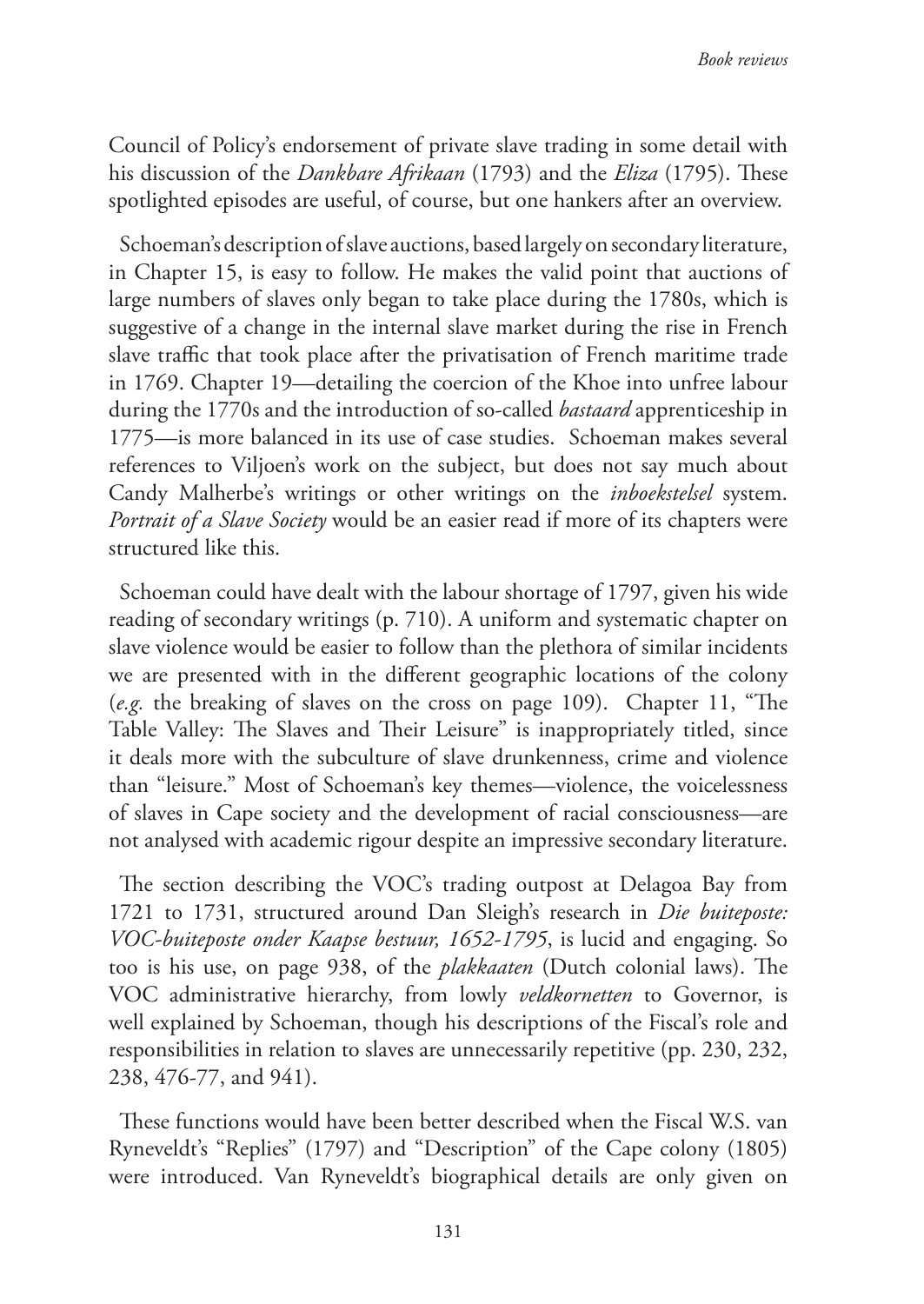page 939, yet his writings are interspersed throughout the book. Schoeman makes many references to Van Ryneveldt's well-known "Replies" to Governor Macartney's questions on the slave trade and slavery at the Cape, yet he does not pay much regard to Van Ryneveldt's personal participation within the slave society. Van Ryneveldt owned a large number of slaves at the turn of the 18th century. He also wielded considerable power over the lives of the Company's slaves and the so-called *caffer* police force in his capacity as Fiscal.

Schoeman (p. 10) expresses an aversion to the "dismaying" methods of academic historians who "tend all too often to think and to express themselves in terms of statistics, tables, graphs, discourses, arguments, debates, trends, patterns, nodes, networks, grids, spaces, landscapes, frontiers, hidden transcripts and registers of experience" in academic journal articles. This is a somewhat disparaging remark in the light of Schoeman's reliance on academic journal articles, surprising too when we consider that Anna J Böeseken used graphical apparatus as early as 1943.<sup>5</sup> Academic rigour and statistical analysis enable historians to understand the patterns and processes of history. Reliance on anecdotal events and circumstances results in the historian being led by his sources and the opinions and selections of others, rather than forming his or her own conclusions in a detached manner. Historians appear to be gullible when they use anecdotes as historical proof. More importantly, the reader, at one remove from the sources than the historian, is entirely at the mercy of the historian's poor judgment.

Historians have not developed a systematic technique to determine whether a common or rare event is being recorded and, most importantly, whether it is representative. It is fair, therefore, to accuse Schoeman of relentless cherry-picking in his 1300-page book – the same flaw we find in Victor de Kock's *Those in Bondage.* The privileging of anecdote over analysis gives rise to statements like: "On the whole it may probably be said that the condition of the slaves changed less between 1717 and 1795, the seventy-eight years covered by the present book, than over the subsequent thirty-nine years immediately preceding emancipation" (p. 10). I beg to differ. The Dutch and British periods were substantively different from one another in terms of what a slave society was and how the authorities dealt with the institution of slavery. Schoeman also attributes the low slave population from 1796 to 1806 to "a decline in the importation of slaves in the past decade." (p. 370). This statement gainsays everything else he says about slave importation to the

<sup>5</sup> *Archives Year Book* 1943(2), p. 62.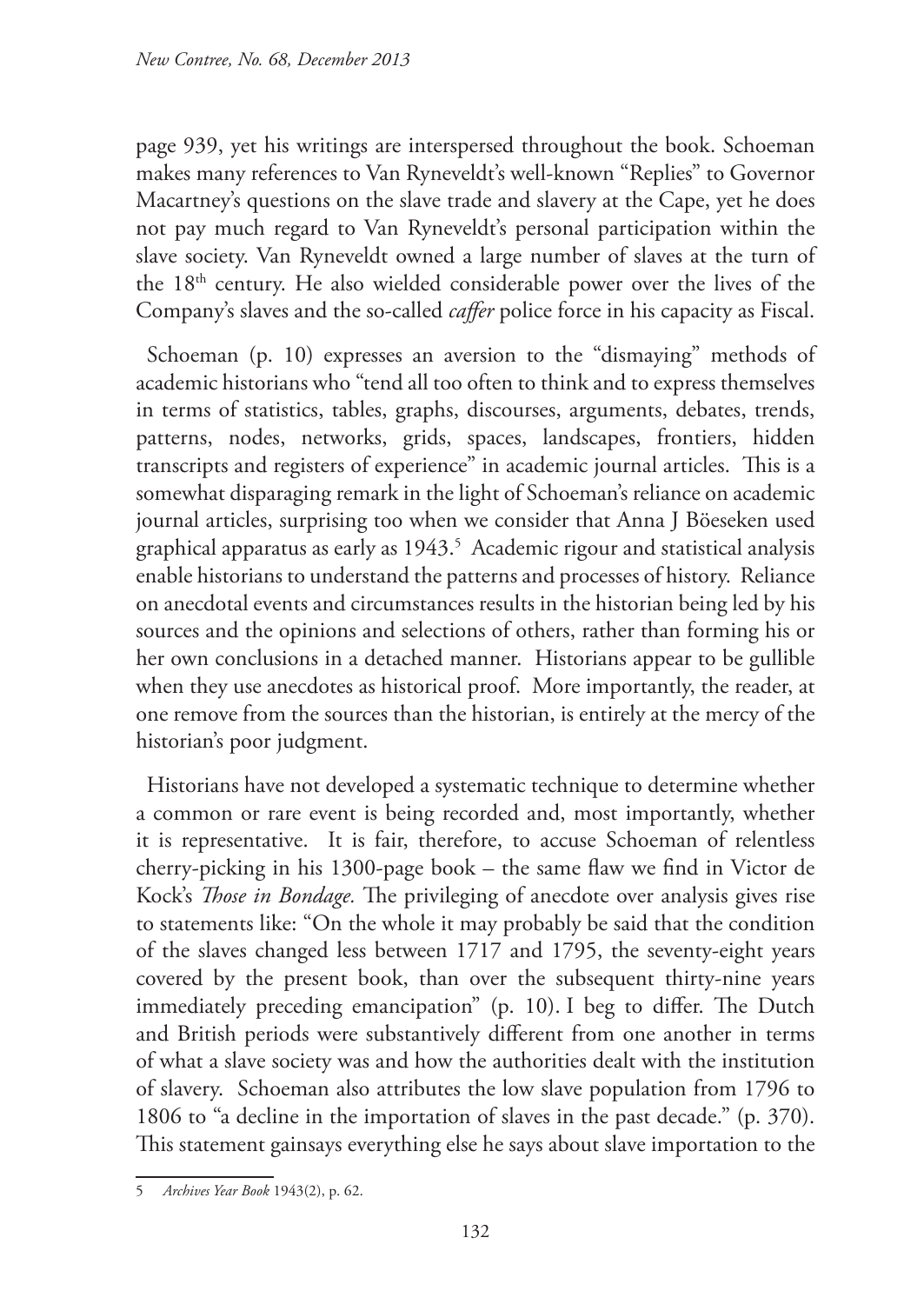Cape in the late 18<sup>th</sup> century and constitutes a serious contradiction.

How many times do we encounter statements in *Portrait of a Slave Society* like, "the examples quoted…been chosen at random" (p. 259), "these chance data" (p. 565), and "random information" from the "inventories" (in the Boland) on page 621? Schoeman further explains at one point, that: "These chance data, spaced with remarkable symmetry in time, are mentioned for what they are worth, in the course of a book that hopes to convey something of colonial life at the Cape in the eighteenth century by merely listing data as far as possible, without necessarily trying to prove or demonstrate anything." (p. 621). Declaring historical sources to be "random" is a scientistic (a false appeal to science) or worse, what Immanuel Kant described as an assertoric substitute for a more rigorous dialectic. "Random" has two common usages: one informal as in "the event was random," i.e. unexpected; the other meaning is scientific and belongs to the science of statistics, meaning one number has the same chance of being chosen as the next. Schoeman's "random" vignettes are a perfect example of this. The vignettes become the narrative and not merely the illustrative evidence. Schoeman makes reference to one particular slave's life as a "fragmentary biography." (p. 840). One "fragmentary" biography is one thing; a thousand pages of fragmentary biographies is another! We sometimes get the impression that we are looking at genealogical lists, which pay no regard to representivity or randomness in the scientific sense. The use of these "random" events strikes a false note, surprising for a person so sensitive to language.

Schoeman embellishes his narrative based on secondary literature with illustrative case studies and portraits from Nigel Worden and Gerald Groenewald's faithfully transcribed, edited and translated *Trials of Slavery.*  The crime records are a special type of source. Crime records do provide useful vignettes of slave life, like clothing, eating and drinking habits, but they exert a strong gravitational pull on historians, not always with good results. The criminal cases are mostly concerned with violence and extreme justice. Crime records involving slaves need to be understood in relation to other kinds of primary sources, since most Cape slaves were not criminals. It would be appropriate to compare criminal trials involving slaves to criminal trials involving Company employees like soldiers and sailors, for example.

Robert Shell's thesis on the "creolisation" (i.e. the self-reproduction of the slave population) of the Cape slaves from about 1780 in *Children of Bondage*  is a fine example of how a convincing argument can be developed from a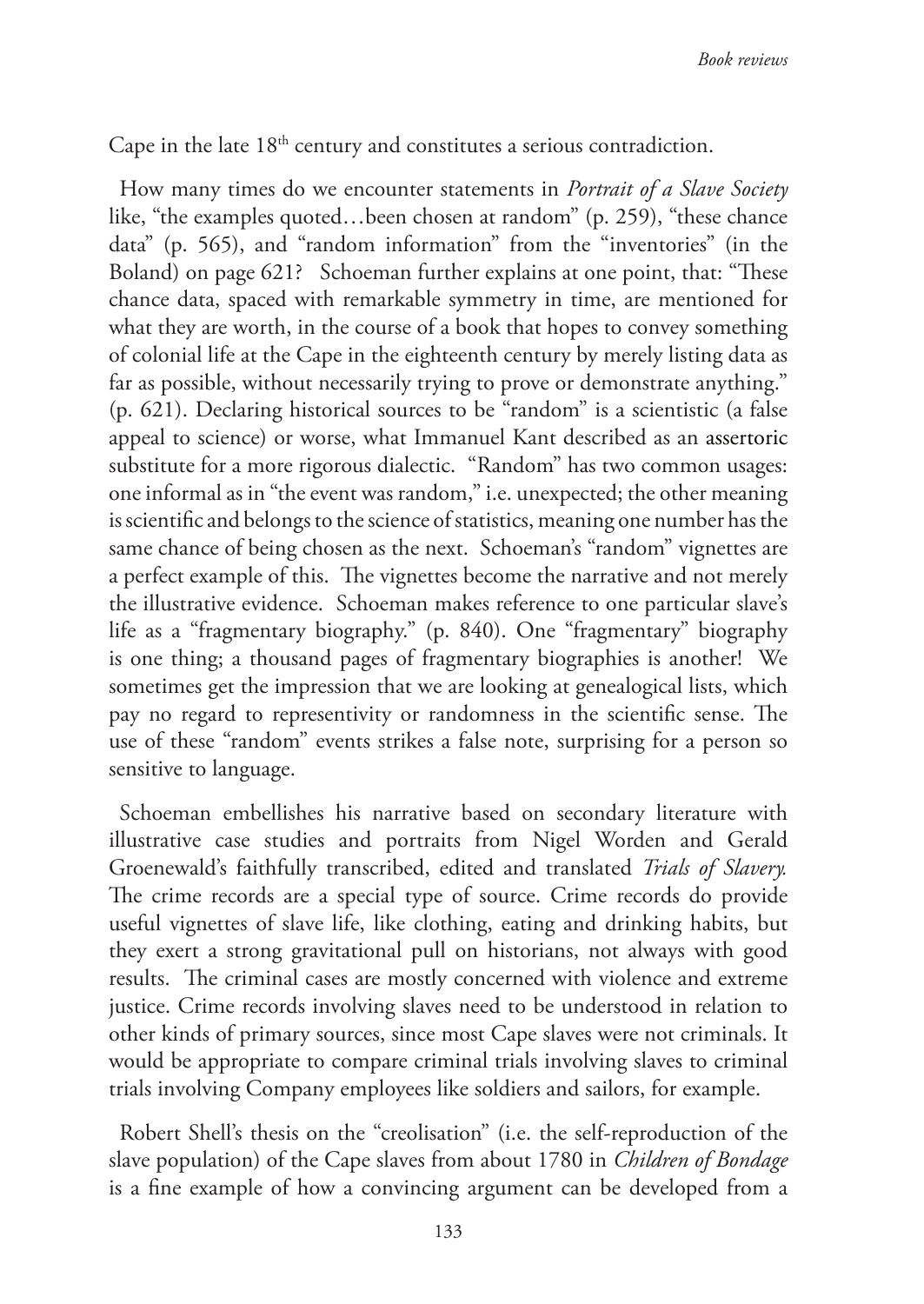systematic analysis of primary source material. Schoeman, surprisingly, neither mentions nor challenges Shell's important argument. Schoeman revisits Böeseken, Heese and Shell's work on slave transactions, but looks at these studies in isolation and not in terms of the entire period of his book, e.g. Shell's analysis of slave transactions from 1701 to 1731 which looks at slave purchases amongst the free coloured community (p. 395).

Schoeman, in another instance, introduces another theory on the pronounced awareness of racial differences which had begun to become noticeable by the 1780s (pp. 409, 536. 679, 683, 774, and 886). He posits that the distinction between "heathens" and Christians existed before colour differences (which is given some attention in the "coda" of *Early Slavery*)*.* This is hardly a new characterisation, and can be traced back to ID MacCrone.6 This subject is examined extensively quantitatively and analytically in Elphick and Shell's "Intergroup Relations" in *Shaping of South African Society*.This argument is never dealt with at length or in a systematic manner—but is alluded to from time to time in *Portrait of a Slave Society* and presented as "new"! Schoeman's allusions to the concept of a "Baroque era" or the emergence of a "Cape Gentry" during the  $18<sup>th</sup>$  century are, similarly, not supported by argument (pp. 971 and 1030).

Schoeman exhibits the novelist's sense of drama in his description of the *Landdrost*'s bias in favour of "white" owners (p. 943). His description of Table Valley's streets and buildings, based on Hans Heese's article "Die inwoners van Kaapstad in 1800",<sup>7</sup> complements his reconstruction of slave life from the probate inventories. The passage on the plight of the slaves during the British occupation in September 1795 should appeal to the general reader (pp. 574 and 583). These episodes are indicative of the impressive "portrait" Schoeman tries to evoke—though the portrait is prone to repetition. Marie Josephine Focus's touching story is an example of this. Her voice was one of the few individual slave voices to emerge out of the historical void of Cape slavery. It is of interest to scholars and lay readers alike. Her indictment of Sir John Truter's brutal treatment of her owns a unique place in the social history of the Cape. The story of Josephine Focus and Sir John Truter—like accounts through the eyes of slave owners like JN von Dessin, Hendrik Cloete and Johanna Nöthling—is more decorative than incisive. The banishment of the

<sup>6</sup> ID MacCrone, *Race attitudes in South Africa: Historical, experimental and psychological studies* (Johannesburg, Witwatersrand University Press, 1957).

<sup>7</sup> HF Heese, "Die Inwoners van Kaapstad in 1800", *Kronos* 7 (1983), pp. 42-59.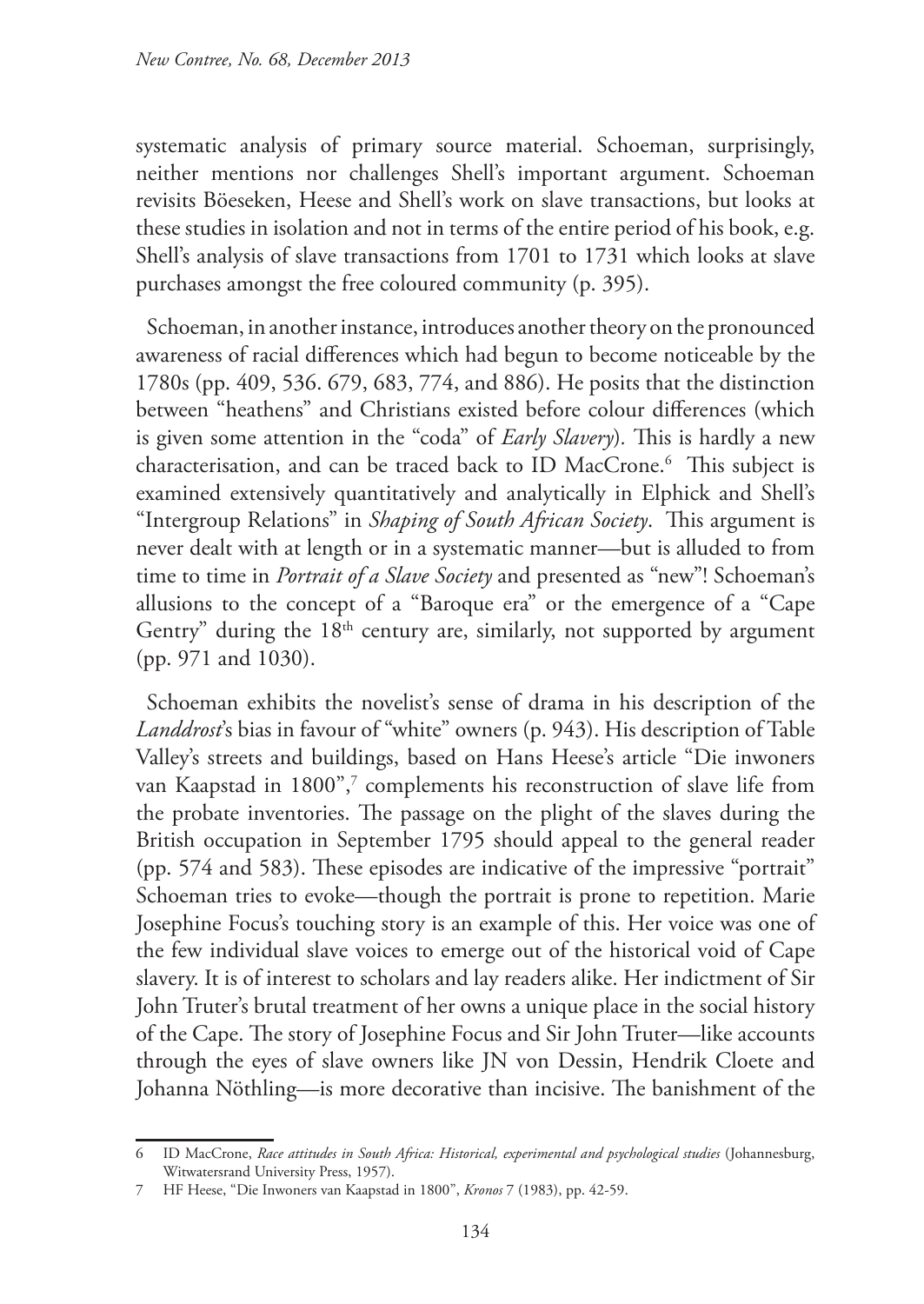Indonesian exile, Achmet Prince van Ternate, to cite him as one example of the same phenomenon, is mentioned on at least four occasions by Schoeman (pp. 401, 444, 516, and 958). The account of slave women gossiping about their mistress in the kitchen (calling her a "bitch"), conveys Schoeman's intention to bring to life slave experience—but repetition of this "vignette," at least three times, kills its dramatic and illustrative effect (pp. 855 and 882).

*Portrait of a Slave Society* is not an easy read. There are many eloquent passages and colourful "vignettes" in the book. The heavy use of examples becomes distracting, since they are seldom accompanied by supportive explanation. The description of Robert Jacob Gordon's picnic party on Table Mountain, in 1777, is an example of a vignette of slave musicians and parasol-bearers clustered, in servitude, around their masters and mistresses (p. 459). See, for example, the account by the VOC officer Paravacini di Capelli of a woman in the far interior (in Nieuweveld, near Beaufort West) who violently declared to her slaves, "here I am absolute ruler" and "the Fiscal doesn't know how to deal with you people as well as I do." (pp. 782 and 785). There is also the anecdote of the priest who tried to impress his friends into being thankful to God for having not been born into slavery. Schoeman's use of the probate inventories and the criminal trials of *Trials of Slavery* on the whole tends towards overkill. Schoeman's repeated use of the phrase "vivid vignettes" is evidence of this stylistically awkward repetition (pp. 558, 712, 761, 826 (a 'vivid idea'), 857, and 869). Again and again, we are offered "a vivid insight into the life" (p. 663) or "a concentrated, but extremely vivid idea" (p. 826). or a "vivid little vignette." Repeated citation of "vignettes" fails to convince us, to use Schoeman's own words, that "the most effective way of conveying some idea of the everyday reality of the slave-owning society at the Cape is probably by means of probate inventories, as has been illustrated in the course of this book." (p. 737).Please note we are only 387 pages into the book at this point. By page 737, it appears that even Schoeman has also tired of the case studies of *Trials of Slavery* (which he says could be "multiplied over"), when he says: "All of these incidental cases of cruelty to slaves have been cited here not so much to prove anything, as merely by their monotonous repetition, with only minor variations, to give some idea of the constant undertone of violence in colonial society…." Robert Fogel and Stanley Engermann warned historians in 1976 about the dangers of imputing a trend from an anecdote: "The real question is whether such cases [of whipping] were common events that were rarely reported, or whether they were rare events that were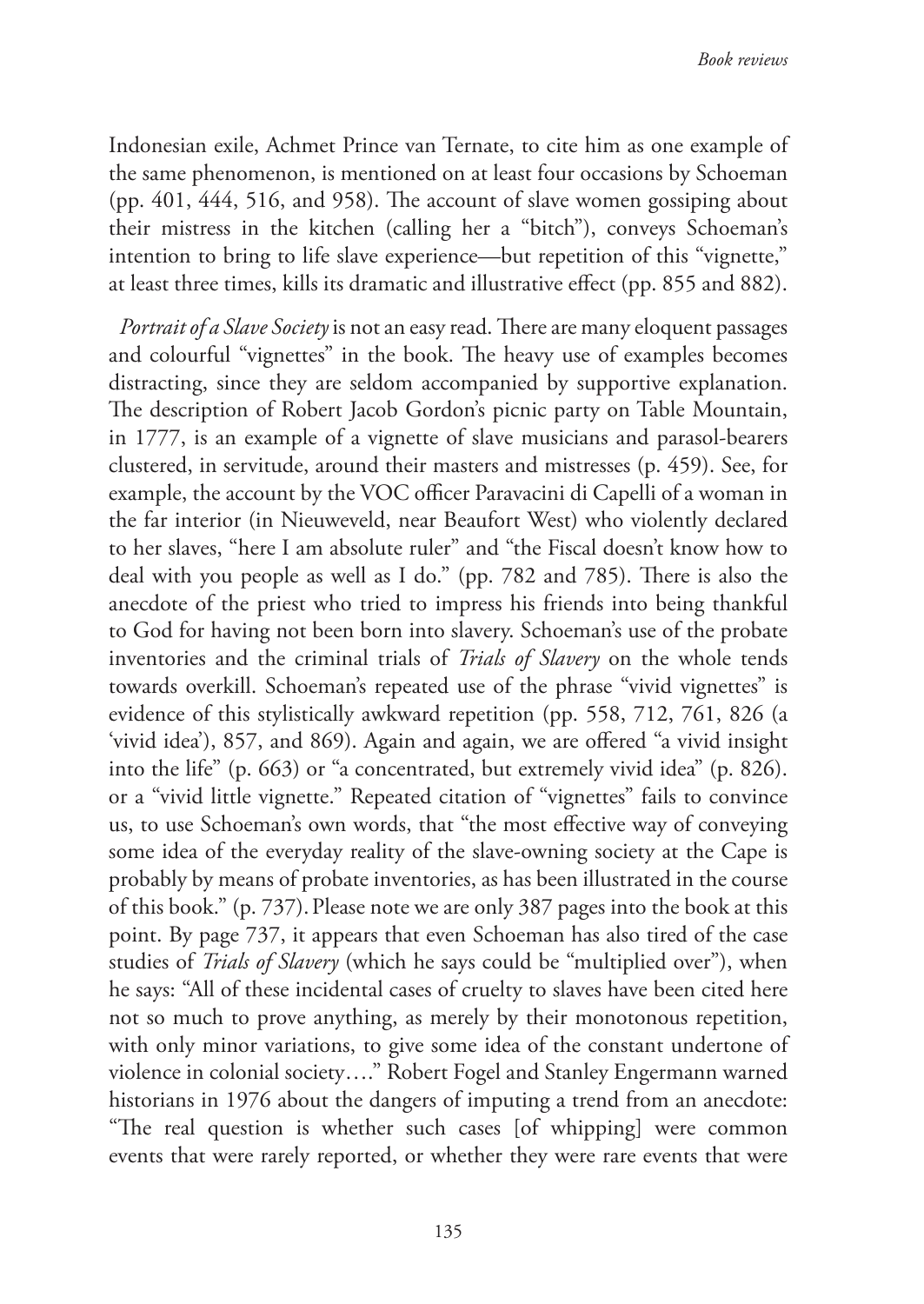frequently reported."8 Historians relying on anecdotal evidence have no way of answering that question. The probate inventories and the criminal trials could have been better managed to make this portrait more accessible to the lay reader. Sometimes we are left feeling that the vignettes are the dominant text, and the narrative a lengthy footnote.

Schoeman often leaves the reader to second-guess his arguments through passive illustration in the form of anecdotes. Schoeman makes heavy use of Armstrong and Worden's descriptions of the wheat and grain harvests in both *Early Slavery* and *Portrait of a Slave Society* and cites illustrative examples from Penn and Boucher's *Britain at the Cape* at least three times in his footnotes. Schoeman quotes Carl Peter Thunberg and Hendrik Cloete at length on the wheat and wine harvests in *Portrait of a Slave Society.* These descriptions appear more anecdotal than analytical. The VOC slave trader Francois Duminy's apparent humanitarianism is borrowed from Andrew Duminy, who found this in Lorraine Maritz's MA thesis (p. 1049). François Duminy was requested by the Council of Policy to present them with a report on the slave trade shortly after his retirement from the slave trade. His response, written in 1788, discusses various aspects of the slave trade, including the mental and physical well-being of slaves aboard slave ships and causes of slave mortality. Duminy describes how kind treatment by the crew, regular recreation and dancing on the upper deck and the washing of the hold where the slaves were kept with vinegar would keep the slaves being transported healthy. These practices were also quite common practice on Transatlantic and Indian Ocean slave ships. It is not, therefore, appropriate to single out Duminy as humanitarian when he was, more likely than anything else, defending his loss of 150 slaves to dysentery on the *Meermin's* last slave voyage.

Schoeman's cover illustration depicts Captain Hendrik Storm, commander of the Cape garrison, with his son and daughter and his domestic slaves, with Table Mountain looming in the background (pp. 376 and 652). The widely used portrait, belonging to the Stellenbosch Museum, was painted by an anonymous artist c.1762. It is described by Schoeman on pages 376 and 377. Schoeman singles out the portrait as "unique" for its time because it provides, "visual information not only on the way of life of senior officials around the middle of the century, but also on their slaves." (p. 376). His choice of cover is suggestive of the Cape gentry. There are fifteen black-and-

<sup>8</sup> RW Fogel and SL Engerman, *Time on the cross: The economics of American Negro slavery* (Boston, Little, Brown, 1974), pp. 131-132.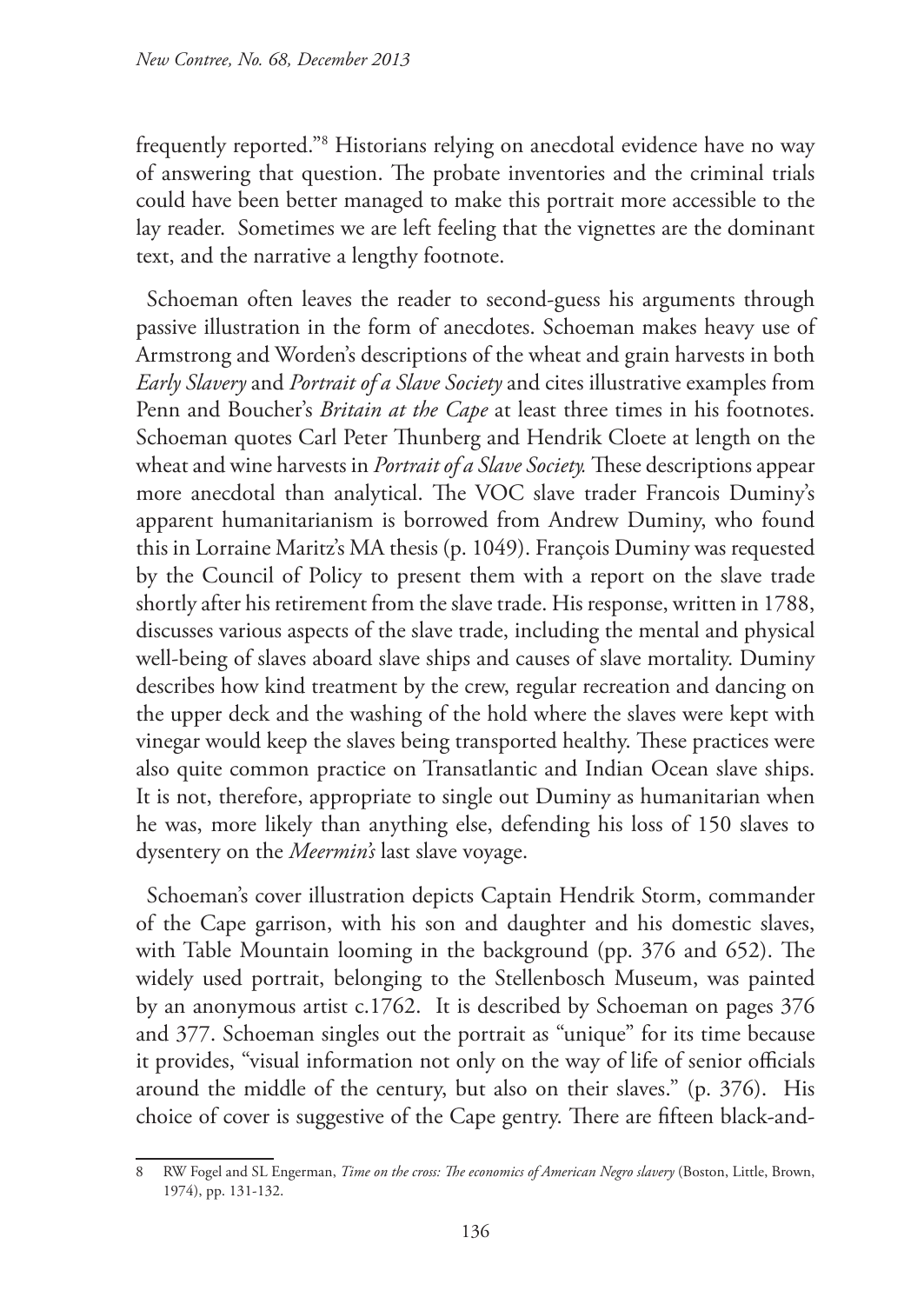white illustrations in the middle of the book (pp. 608 and 609).<sup>9</sup> Schoeman's choice of illustrations is puzzling given his dismissal of historical comparisons between Cape rural slavery and North American plantation slavery. Only two of the illustrations fall within the period 1717 to 1795 (the rest were all rendered well after 1795)—and most are not from the Cape. Illustration 3 is a picture of an English transatlantic slaver c.1780, and illustration 12 is "a dance by slaves from West Africa on a North American plantation during the late eighteenth century." Only four of the fifteen illustrations chosen by Schoeman are of the Cape. But these are taken from the period "after" 1795. Illustrations 7, 8 and 9 depict slaves in urban Cape Town during British rule and are dated 1824, 1834 and 1832 respectively. Lady Anne Barnard's portrait of a young slave woman, Teresa, at Ganzekraal (near present-day Darling) is the only picture that has any direct relation to Schoeman's period and subject, and it was drawn in 1799. The other illustrations of slaves aboard transatlantic slave ships (British, American and Danish), slaves bearing a palanquin in a Brazilian street and punishments being meted out to North American and Brazilian slaves were neither produced in the 18<sup>th</sup> century nor at the Cape. In short, Schoeman's illustrations have little to do with his subject and appear as an afterthought perhaps prompted by an anxious publisher (See figure 1). A list of illustrations does not feature in the front-matter.

This is even more noticeable considering Schoeman's repeated criticisms ("facile comparisons of Cape slavery with that of the Caribbean and North America"  $-$  p. 601) of comparative history between the Cape and places outside of the VOC colonies. One cannot run with the hare and hunt with the hounds.

Figure 1: What has this demeaning illustration of a convict and the Cape Town jail, dated 1832, to do with 18th century slavery?



Source: *Portrait of a Slave Society*, illustration no. 9, pp. 608-609.

<sup>9</sup> Sources are credited on p. 1219.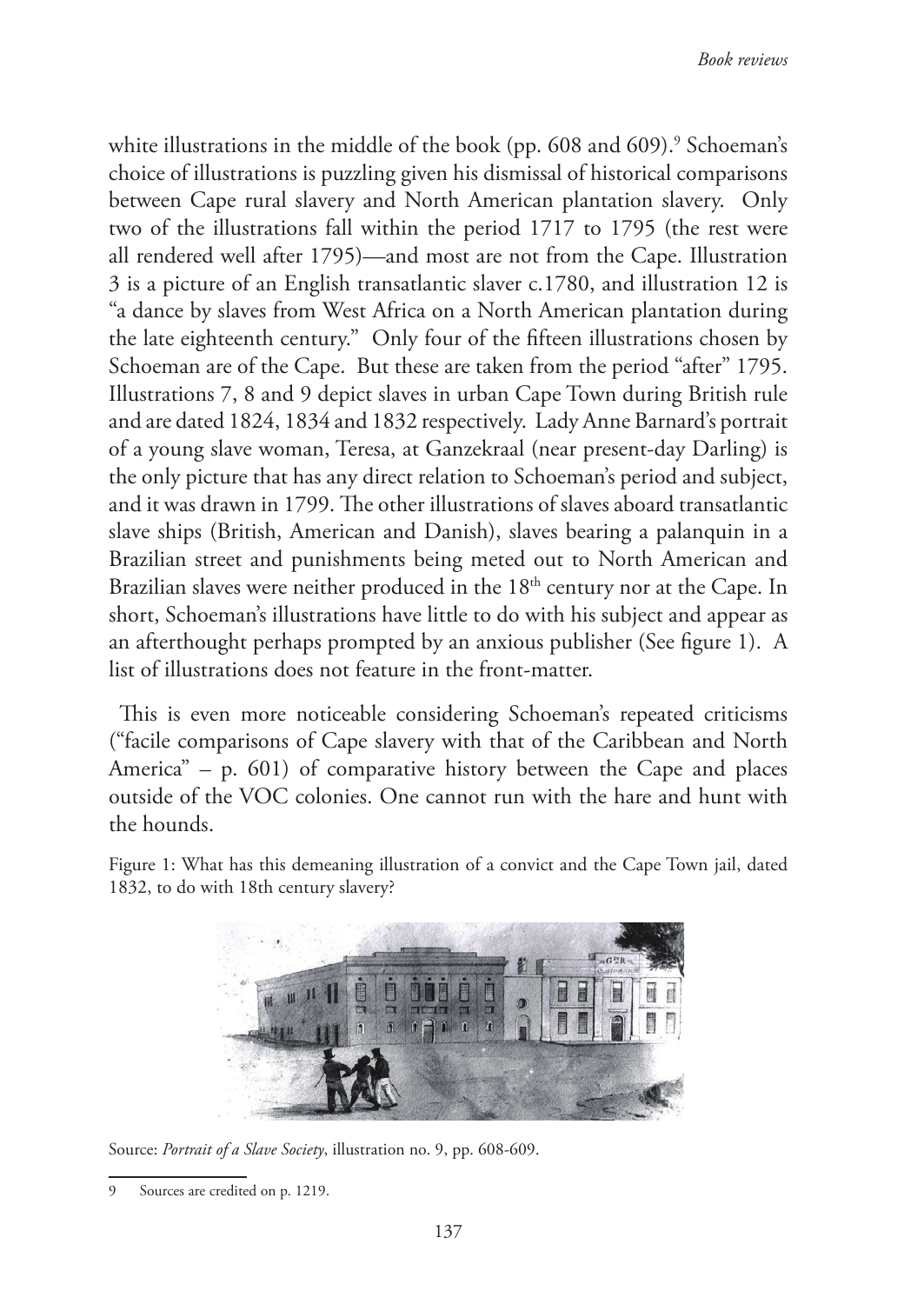*Portrait of a Slave Society* is comprehensive in a populist sense. It should draw readers to the more significant writings of Anna J Böeseken, Wayne Dooling, Susan Newton-King, Robert Shell, and Nigel Worden. *Portrait of a Slave Society's* fresh use of published Dutch sources should prove useful to the history-reading public. Schoeman loses the professional historian, however, with his over-reliance on illustrative vignettes, sparse explanatory narrative, and the evasive eschewing of all quantitative analysis, historical change, and historical argumentation.

# *New perspectives on the Anglo-Boer War / Nuwe perspektiewe op die Anglo-Boereoorlog*

## **(Bloemfontein, War museum of the Boer Republics, ca 2013, 274 pp. ISBN: 1-874979-46-4)**

**RJ Constantine (Ed./Red.)**

Pieter L Möller *North-West University (Vaal Triangle Campus)*

Pieter.Moller@nwu.ac.za

Hierdie tweetalige publikasie is 'n keur van agt bydraes (waarvan sommige in Afrikaans en ander in Engels). Al die bydraes is gebied deur ekspert navorsers wat al in eie reg bekendheid verwerf het deur individueel oor fasette van die Anglo-Boereoorlog te publiseer. Hulle is RAS Atwood, André Wessels, Jaco de Bruin. Johan Henning, Johan Hattingh, Elizabeth van Heyningen, AWG Raath en Peter Donaldson. *Nuwe perspektiewe op die Anglo-Boereoorlog* handel oor 'n wye reeks van onderwerpe wat op die oog af nie noodwendig 'n verbandhoudende eenheid in tema vorm nie, maar weliswaar verbind word deur dieselfde tydgleuf en dieselfde Oorlog.

Die eerste hoofstuk deur RAS Atwood handel oor die alombekende Sir Redvers Buller as Britse bevelvoerder tydens die Anglo-Boereoorlog. Atwood se bydrae kenmerk 'n besonderse aanslag en prikkelende leeswerk. Onder meer word spesifiek gewys op die rol van Buller as bevelvoerder van die Britse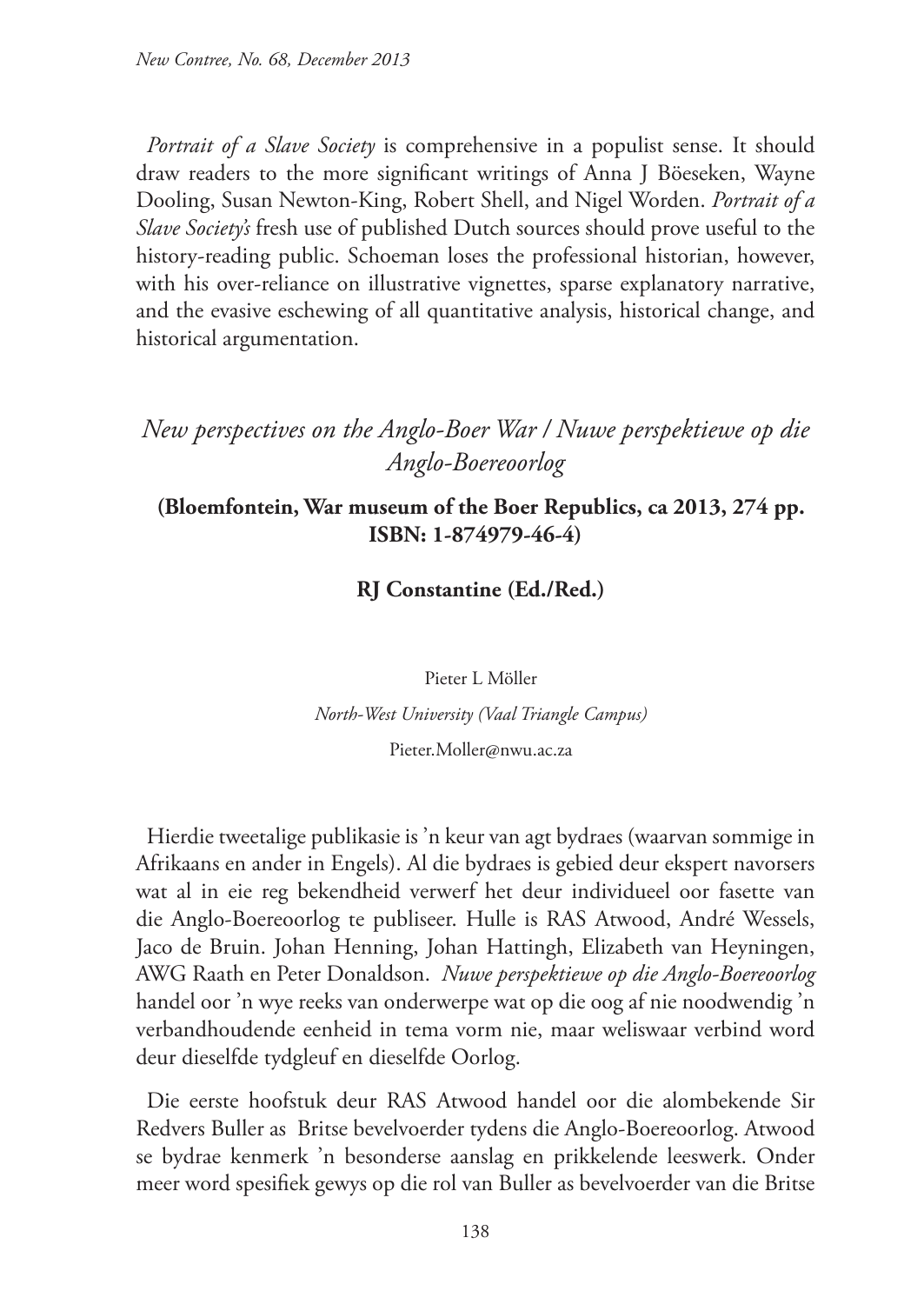Artillerie. Die byna fanatiese wyse waarop Buller die Britse soldate in die Oorlog bestuur het, is beklemtoon. Dit het sy kwota sukses opgelewer na 'n aanvanklike reeks neerslae.

Andre Wessels se bydrae in hoofstuk twee is werklik prysenswaardig. Hy slaag gemaklik daarin om moeilike fasette van oorlogvoering op 'n gemaklikleesbare wyse te beskryf en die leser te boei met sy suksesvolle benadering tot 'n magdom van teoretiese inligting. Wat oorlogvoering behels, asook vorme van oorlogvoering, is behendig hanteer. Hierdie verwaarloosde aspek ten opsigte van die Anglo-Boereoorlog kry nuwe betekenis.

Hoofstuk drie is 'n spanpoging deur Jaco de Bruin, Andre Wessels en Johan Henning. Die kollig val op die Britse proklamasies in 1900 toe die boeremagte by Paardeberg en Brandwaterkom tot oorgawe gedwing is. Die invloed van proklamasies op die moraal van die Boeremagte was besonder dramaties. Die hoofstuk gee die leser insig in die ongewoon moeilike omstandighede waarin baie Boeremag-lede hulself bevind het. Vir die Boeremagte was dit 'n (onwelkome) geleentheid om die wapen neer te lê. wat soms nie besef word nie, en deur die skrywers uitgelig word, is dat hierdie proklamasies die moraal van die Britse soldate versterk het. In hierdie hoofstuk word in hoofsaak gekonsentreer op die redes wat aanleiding sou gee tot die beëindiging van die Oorlog.

Die vierde hoofstuk deur Johan Hattingh en André Wessels wy uit oor die Britse blokhuise, en sluit sinvol aan by die hoofstuk oor strategie en taktiek. Die bou van 'n indrukwekkende netwerk van blokhuise was een van die metodes wat die Britse soldate ingestel het om as teenvoeter vir die manhaftige Boeremagte te dien. 'n Verduideliking van hoe blokhuise aangewend is, en strategies-takties gebruik is tydens die Oorlog is baie prikkelend en bekwaam hanteer.

'n Boek oor die Anglo-Boereoorlog sou onvolledig wees sonder 'n bespreking van die Konsentrasiekampe. As kundige op hierdie terrein slaag Elizabeth van Heyningen uitstekend daarin om verruimend en prikkelend hieroor te skryf. Haar stewige navorsing en ophelderende insig oor die onderwerp, sal die leser boei. Die dood van soveel ingekerkerde gevalle in konsentrasiekampe is en bly maar 'n tragedie. Dit was die uitvloeisel van 'n onverbiddelike beleid deur die Britse magte om die Boere teen alle koste tot 'n val te bring.